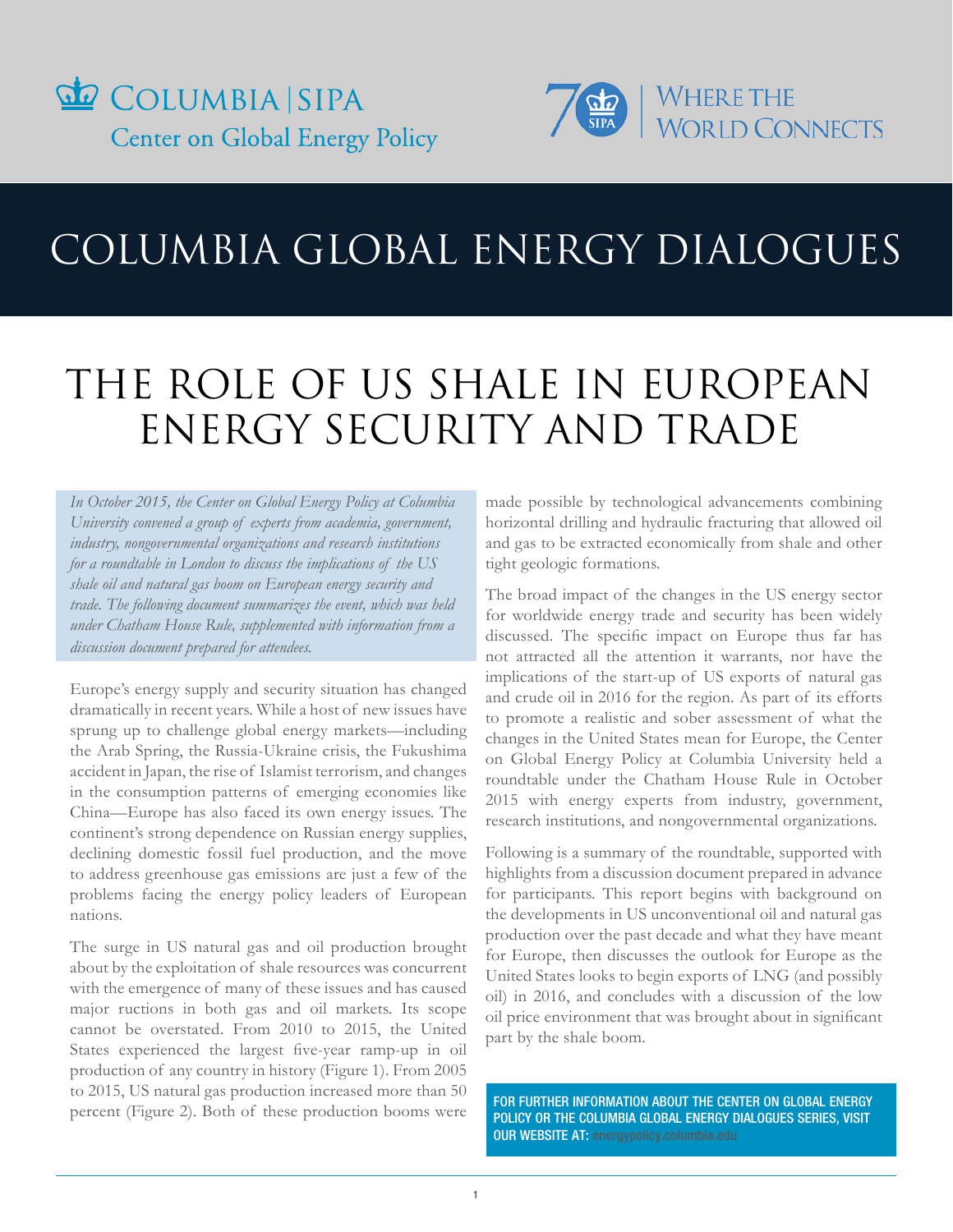

#### Figure 1: Largest Build-Outs in Oil Production over a Five-Year Period (Thousands of barrels per day)

Source: BP Statistical Review of World Energy 2015, EIA.





Source: EIA Short-Term Energy Outlook.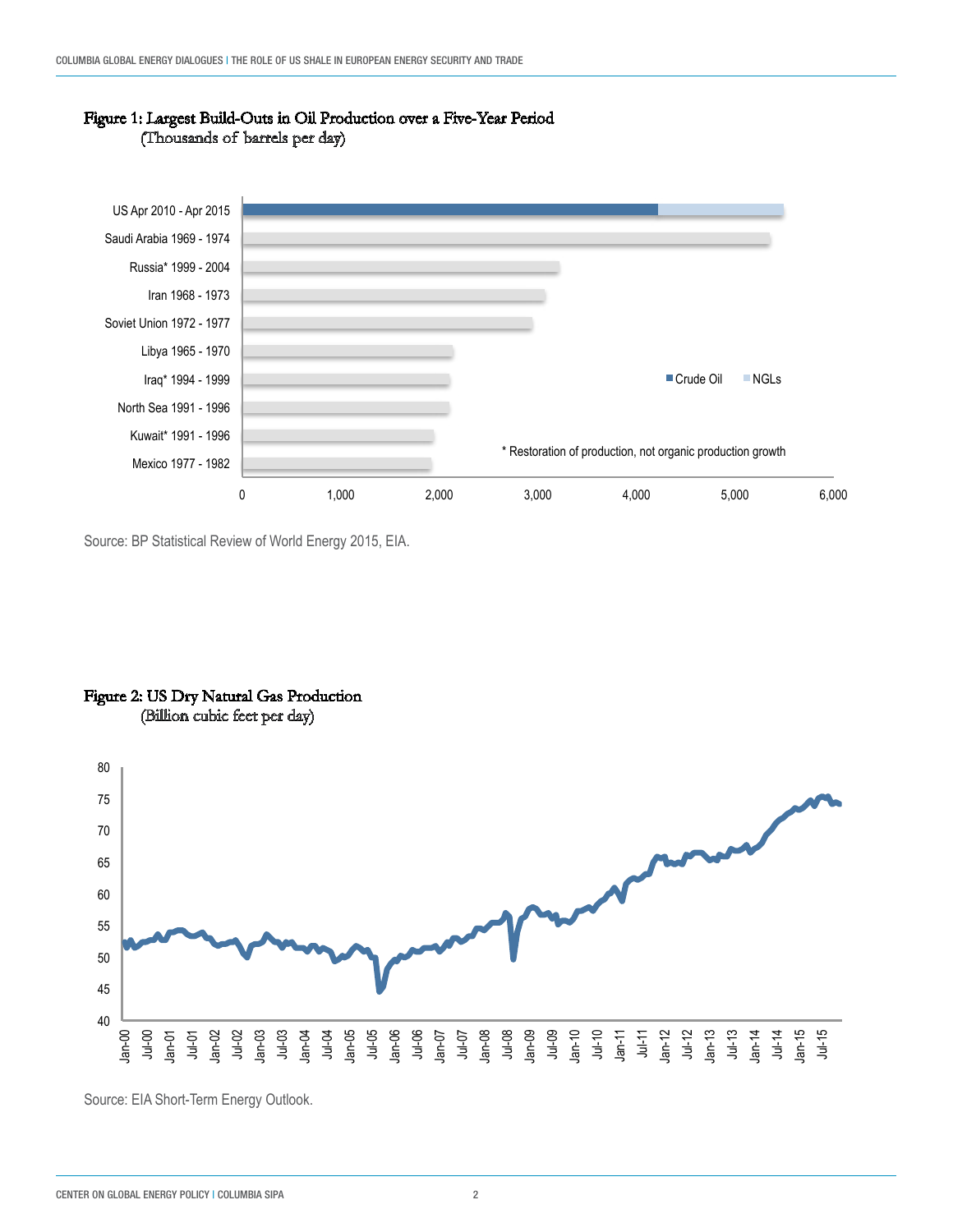### **BACKGROUND**

The steep rise in US oil and natural gas production has dramatically altered global trading patterns. Just a decade ago, forecasters expected US imports of both fuels to continue to swell due to unrelenting demand and limited domestic production potential. The natural gas resources unlocked from unconventional resources over the past ten years, and more recently in oil, have completely reversed that view. The outlook is so changed that in 2016 the United States will begin to export LNG from the lower forty-eight states for the first time.<sup>1</sup> The swell of oil production reached a level that prompted Congress at the end of 2015 to eliminate restrictions on oil exports put in place in the 1970s that sought to bolster the security of US crude supplies and the efficacy of long-abolished domestic price controls. <sup>2</sup>

For Europe, the growth in US oil and natural gas output has had a mixed impact. Disputes between Russia and Ukraine, which led to a shutdown of natural gas supplies to Europe in 2006 and 2009, have highlighted

the vulnerability of Europe's energy security, created by the continent's strong dependence on Moscow for energy supplies. This reliance not only complicated the European Union's ability to respond to events such as Russia's most recent adventurism in Ukraine, but also leaves Europe strongly beholden to Russian state gas company Gazprom and its pricing policies.

Nevertheless, Europe has found some important benefits from rising US natural gas supplies, which have displaced waves of LNG that had been intended for the US market. Back in 2005, the US EIA had projected that US LNG imports in 2015 would reach 12 billion cubic feet per day (bcf/d),<sup>3</sup> more than the 10 bcf/d currently exported by Qatar, the world's top producer. Instead, those LNG volumes were redirected, mainly to the European market. This helped drive down spot gas prices in the continent (Figure 3) and brought many major gas exporters—including Russia, Norway, and Algeria—to the bargaining table with European consumers. Producers were forced to offer substantial price discounts and more flexible contract terms to their European customers.



#### Figure 3: Gazprom Realized Gas Price in Europe versus NBP Month Ahead (\$ per mmBtu)

Source: Thierry Bros, Société Générale.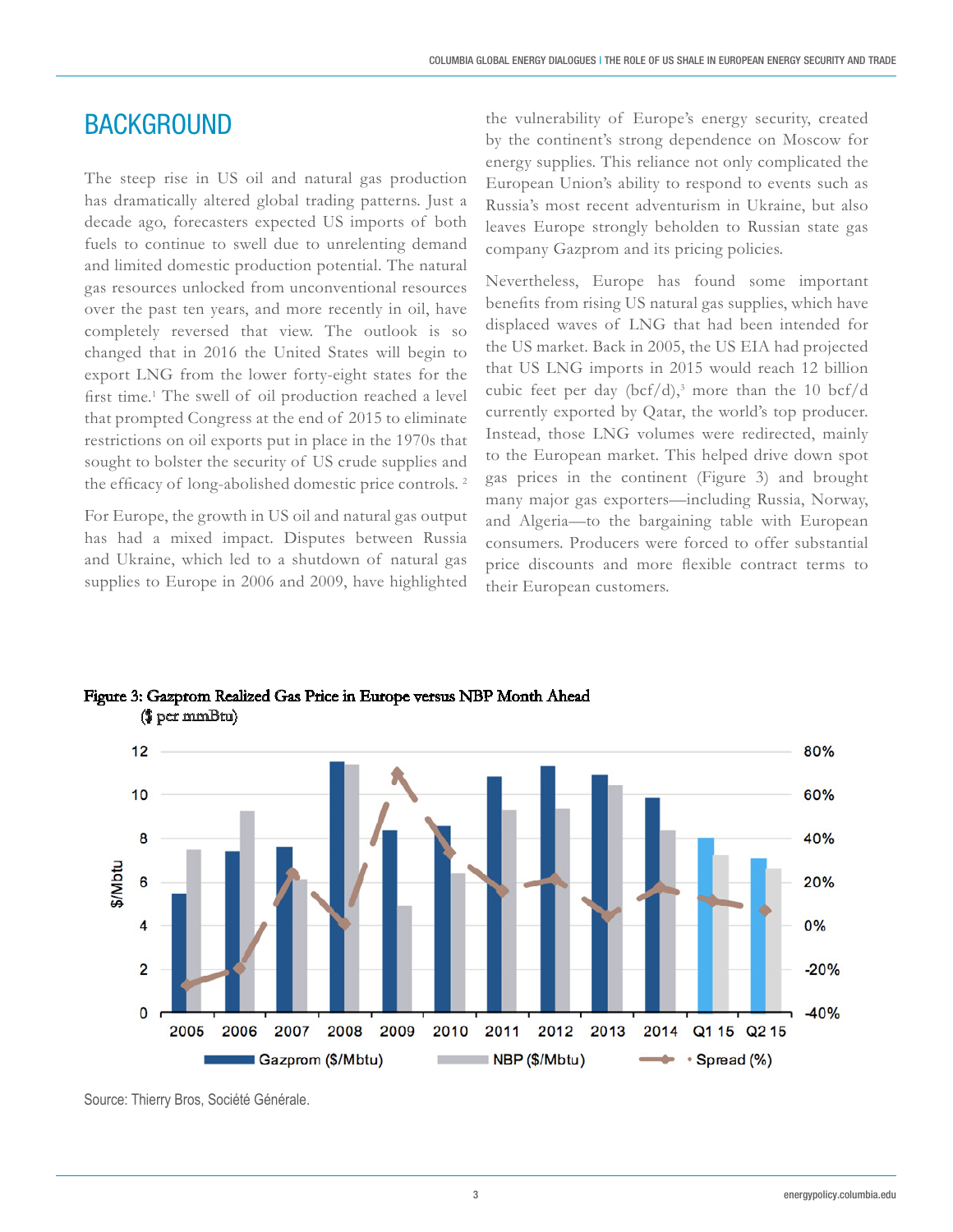Whereas 80 percent of European gas sales were indexed to oil a decade ago,<sup>4</sup> by 2014 contract renegotiations increased the volume of gas sales tied to hub prices, leaving about 30 percent indexed to oil.<sup>5</sup> Hub pricing allows gas prices to more accurately reflect the dynamics of the global gas market, whereas oil-indexed prices tie them to dynamics of oil markets. A 2014 study by the Center on Global Energy Policy, "American Gas to the Rescue? The Impact of US LNG Exports on European Security and Russian Foreign Policy," found that in nearly twenty contract negotiations with Russia's primary European customers, substantial price discounts were offered either through linking 15 percent of contracted volumes to hub prices or incorporating discounts of 7 percent to 10 percent into existing oillinked contracts. The study calculated the annual effect of these discounts to amount to \$5 billion in Gazprom's revenue loss, based on 2013 delivery data.6

Meanwhile, the development of US shale oil resources led to a surge in production of primarily high-quality light sweet crude that caused major shifts in global oil

markets. Global oil prices have plunged from \$115 a barrel in June 2014 to below \$30 a barrel by January 2016. Light sweet crude supplies that had been destined for the shores of the world's biggest consumer were diverted to other markets. Similar-quality oil from the North Sea and West African crude was forced to compete for market share in Europe and Asia.

The availability of cheap domestic natural gas and oil feedstock sparked an industrial, refining, and petrochemical renaissance in the United States and squeezed margins for Europe's ailing refining sector. US gasoline imports from Europe, which had been a constant feature of Atlantic Basin energy trade for decades, declined.7 As US refiners ratcheted up runs, overseas fuel shipments shot up. The United States became the world's biggest refined product exporter (Figure 4), giving European companies new competition in Latin American and African markets that had long been reliable outlets for excess output of gasoline and residual fuel oil.



#### Figure 4: US Refined Product Imports and Exports (Thousands of barrels per day)

Source: EIA.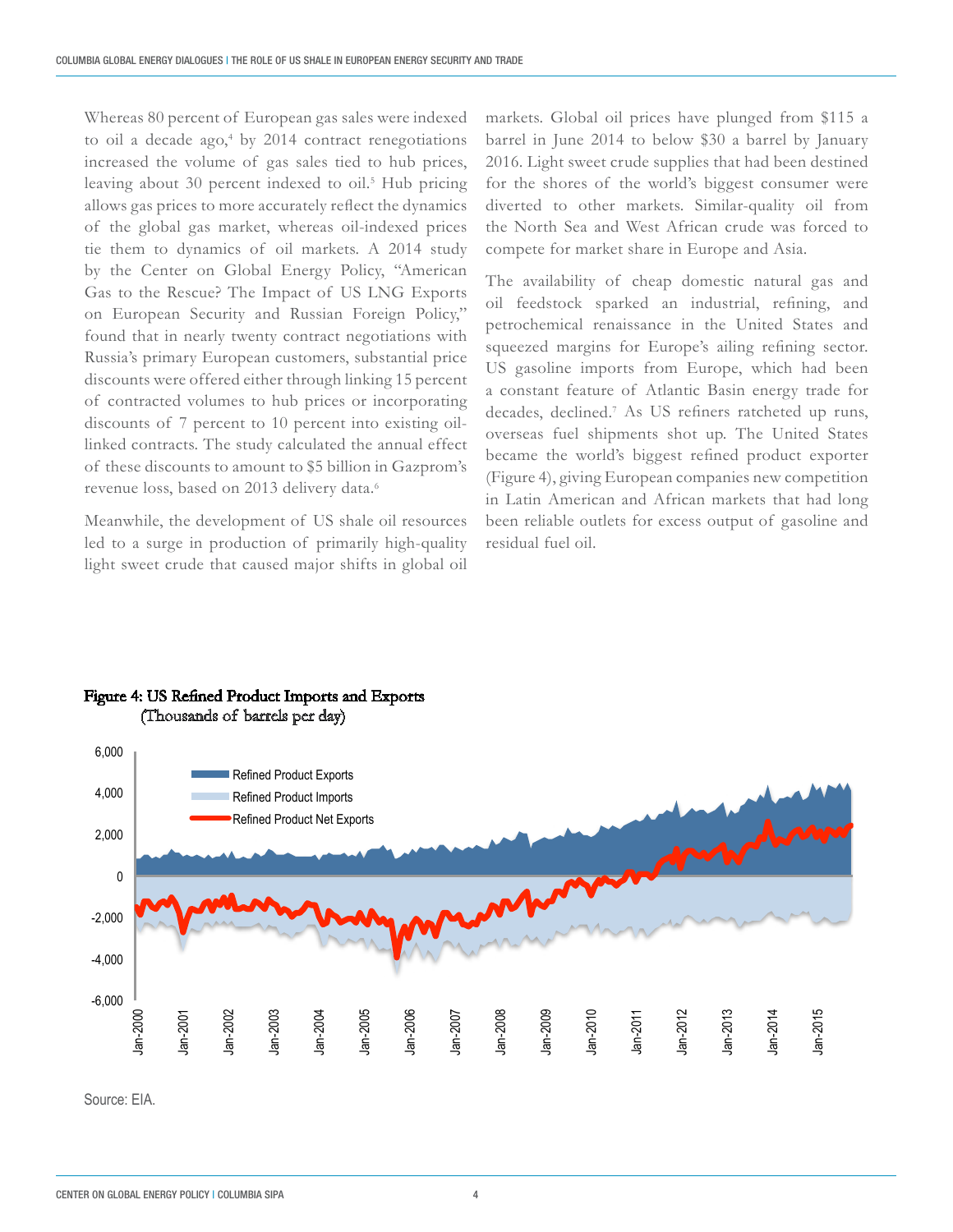# US EXPORTS AND EUROPE'S ENERGY FUTURE

*The impact of the US shale boom on Europe will deepen in 2016 with the start-up of US LNG exports and, over time, the potential for increased exports of US crude oil.*

### LNG

First shipments of US LNG from the lower fortyeight states are expected to sail from Cheniere's Sabine Pass terminal in early 2016,<sup>8</sup> with the bulk of supply expected to come online in 2017–2018. Participants in the CGEP roundtable agreed that the prospects for US LNG exports are robust: about 65 million tons of liquefaction capacity is under construction, and given the current price levels and the contract structures, it seems likely that most of the gas will be lifted from US export terminals, at least as long as the variable cost of liquefaction fuel plus transport is lower than the prevailing market price in overseas markets.

When many of these projects were initiated, it was expected that the LNG would go to the Asian market on the assumption of high oil-linked LNG prices in the Pacific Rim. However, in the current price environment, participants said that the most likely destination for US LNG will be Europe. Industry experts estimated that the arbitrage window for already sanctioned US LNG export terminal projects is open at European price levels of around \$6 to \$6.5 per million British thermal unit (mmBtu). However, European spot prices have since fallen further and dropped below \$5 per mmBtu by January 2016. At current European spot gas price levels, the economics of US LNG exports is considerably more challenging than it seemed only a few months ago.

The pricing terms under which US LNG will sell offer some advantages to European buyers relative to those offered under traditional Russian gas contracts. The short-term nature and freedom of destination built into US LNG contracts can help Europe diversify its supply mix and provide an additional buffer when disruptions occur. While destination clauses are not necessarily embedded in Russian gas contracts, the prevalence of long-term gas transportation contracts is a limiting factor, which results in losses in market efficiency and the accrual of additional costs and delays for European

gas markets. While the prices offered from oil-linked contracts may potentially fall below current hub-indexed prices in the short term, it is not predicted to create a lasting threat to the rise of gas-on-gas contracting.

Following Russia's aggression in Ukraine, there has been some public discussion about the ability of US LNG shipments to counter Moscow's energy leverage over Europe. Attendees at the CGEP event, however, said the start-up of US exports is unlikely to lower Europe's dependence on Russian gas. Even if more LNG is imported to Europe in the coming years, it is more likely to fill the gap between stagnant demand and falling production, rather than displace Russian volumes from the supply mix. Russia's primary objective appears to be to maintain market share in Europe. Russia has substantial idle producing capacity in the legacy Western Siberian producing region, where practically all costs are sunk. Hence, Russia can easily increase production levels without undertaking any new investments if it decides to "price out" US LNG from the European market.

It was also noted that a substantial portion of Russia's current European gas market share is "locked in" in long-term gas supply contracts, which tend to be enshrined in intergovernmental agreements. These are nearly impossible to terminate legally, although they can be periodically renegotiated. The contracted volumes are typically fixed, and the minimum contractual obligations have actually exceeded demand from Gazprom's European consumers in the past few years. The unwanted volumes were reexported or resold on the spot market. In short, only a small portion of European gas demand is contestable, and US LNG has relatively little room to compete with Russian gas until 2025, when Gazprom's long-term gas contracts start to expire.

US LNG can nonetheless give European consumers more leverage to renegotiate some of those terms of oil-linked, take-or-pay contracts with Russia and other suppliers. The buildup of LNG supplies from the United States and other producers, such as Australia, in the second half of the decade is expected to shift the market into oversupply. Some participants at the CGEP roundtable said the market may now be at a turning point for pricing as countries seek to benefit from the lower prices and greater flexibility of a looser gas market. Some expect that oil-indexation could give way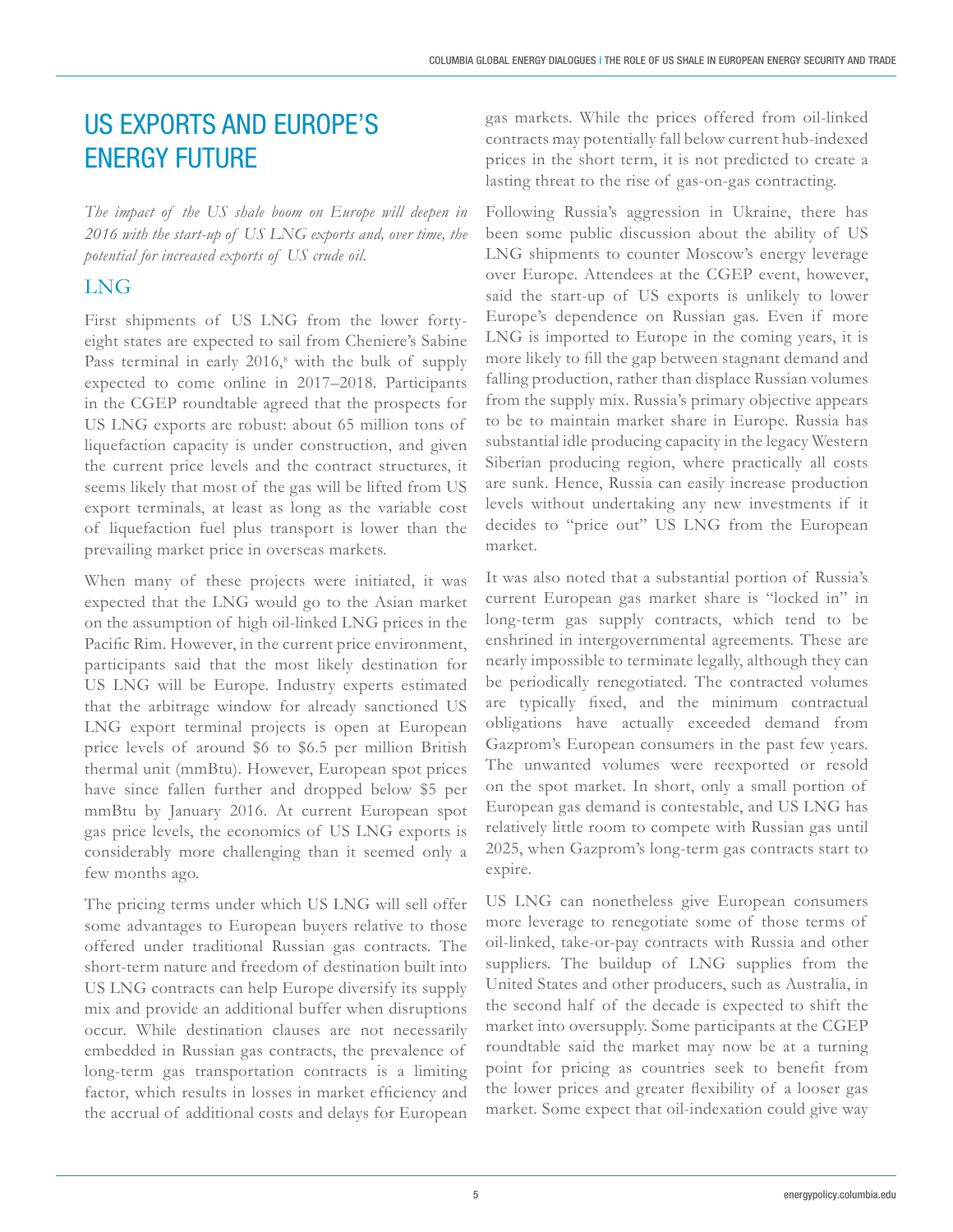completely to hub-indexation by the end of the decade.

Indeed, some participants noted that European consumers may benefit most if they use US LNG as a negotiating tool. Lithuania, for example, had already leveraged the optionality created by its newly constructed LNG import terminal to secure better terms with Russia's Gazprom before the facility had even been completed. While Lithuania still takes Russian gas (at a lower cost) as its default supply source, the LNG terminal exists as an alternative. One participant suggested there may be another lesson for European policymakers: if LNG is used as an insurance policy, then someone has to pay for the cost of insurance, which in this case is the underutilized LNG import infrastructure. The Lithuanian experience shows that the cost of such energy security projects have to be socialized, by including the cost of the infrastructure in the regulated asset base, for example.

In addition, participants noted that in order to reap the maximum benefits of growing global LNG supplies, EU regulatory activity is needed to enhance the region's import and distribution capabilities. Russia's gas cutoffs to Ukraine in 2006 and 2009 exposed the degree of Europe's vulnerability to supply disruption, prompting gas infrastructure investments of €1.3 billion as part of the European Energy Program for Recovery between 2009 and 2012.9 However, the Russia-Ukraine crisis that began in 2014 has served as another painful reminder of the need for even greater market integration.

A recent 2015 EU analysis finds that while existing infrastructure is capable of meeting all import projections through 2040, internal infrastructure bottlenecks continue to be a source of significant energy market fragmentation.10 Some attendees at the CGEP roundtable said EU policymakers should expand reverse flow capacities in key interconnection points, implement clear and transparent market-based rules for interconnection capacity allocation, and facilitate regasification infrastructure development in southeast Europe, among other measures—consistent with measures called for in the EU Energy Union package.

Europe has twenty-three large-scale and four smallscale operational LNG import terminals.<sup>11</sup> The majority are located in Western Europe, notably Spain, Portugal, France, and the United Kingdom.<sup>12</sup> Even though European LNG import terminals were only running at 22 percent capacity utilization in 2014,13 existing infrastructure bottlenecks mean that markets across central and southeast Europe remain vulnerable to supply disruptions.

The lack of commercial viability and the below-average rates of return are challenging the development of key energy security-related infrastructure projects, however. The Projects of Common Interests is one policy tool designed to help finance projects with significant energy security benefits but low returns. However, with only €650 million made available in 2015 for European electricity and gas transmission projects,<sup>14</sup> many experts argue this sum is too small to make any sizable impact. The optimization of existing capacity could help Europe address the fragmentation of its infrastructure networks in a time- and cost-efficient way.

Roundtable participants noted that the lower gas prices derived from US LNG shipments could also help the European Union reach its emissions targets. Cheap gas can induce significant coal-to-gas switching in the European power generation sector. This has already begun to occur in Britain, where carbon prices are higher, thanks to the UK carbon price floor. In continental Europe, gas prices have to fall more to allow gas-fired generators to begin to squeeze coal out of the power mix. At the same time, questions were raised about the extent to which cheaper gas would undercut renewable and nuclear energy, which are zero-carbon sources.

### OIL

In December 2015, subsequent to the CGEP roundtable conversation in London, the US Congress lifted restrictions on exporting US crude oil that had been in place for forty years.15 Crude oil export constraints were originally adopted in the 1970s in response to concerns about oil scarcity and to prevent oil producers from getting around domestic price controls by selling oil into the global market for a higher price. Price controls were repealed in 1981, but the export restrictions remained.16 Over the years, these restrictions were eased—for example, allowing unrestricted exports of refined products, shipments to Canada, or exports of lightly processed condensate. The United States currently exports roughly 500,000 barrels per day of crude oil, and more than 4 million barrels per day of refined product (Figure 5).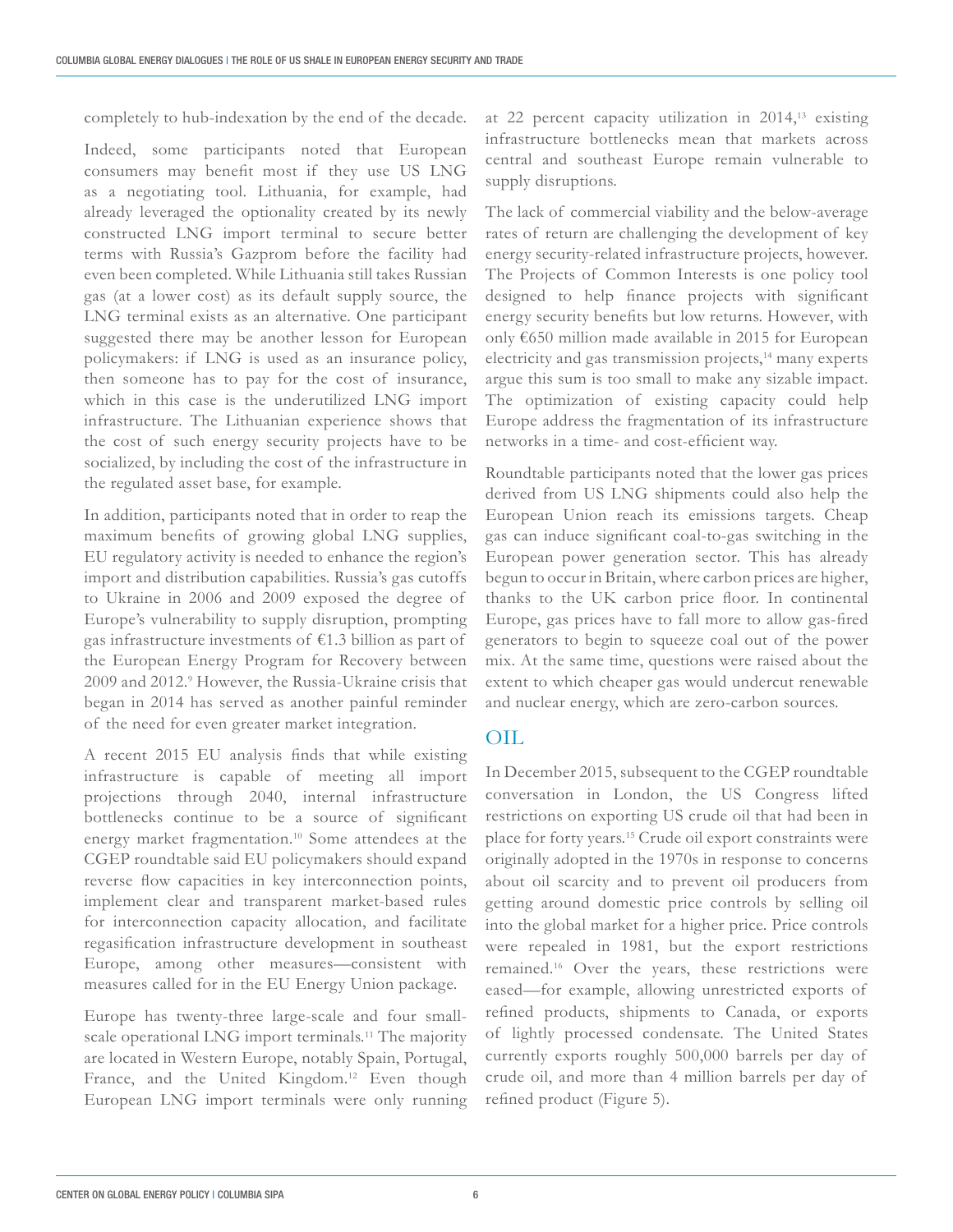

#### Figure 5: US Crude Oil and Refined Product Exports (Thousands of barrels per day)

Source: EIA.

How much oil the United States exports now that all restrictions have been lifted will be determined by factors such as US production levels, the flexibility of existing US refineries, and oil price levels and spreads between different crudes. In the current oil price environment, where US crude is trading close to international prices, participants expect that little additional oil will leave US shores for foreign markets.

However, as discussed in a recent CGEP paper, European policymakers have been interested in including a chapter on energy trade in the Transatlantic Trade and Investment Partnership. Concerns have been expressed about the stability of Europe's oil suppliers, including Russia, as well as some of the key producers in the Middle East and North Africa. US crude exports might enhance Europe's sourcing optionality in the event of a major supply emergency, and US light sweet crude would be a suitable feedstock for a large number of European refineries.

Europe is highly dependent on oil imports (amounting to 88 percent of requirements in 2012), and this dependence is only expected to increase through 2030.17 As with gas, Russia is a key supplier to Europe, providing about a third of the region's oil imports (Figure 6), with 30 percent of those imports arriving through the Druzhba pipeline and 70 percent by ship.18 Russia's favored position in the European oil import mix is expected to continue in the foreseeable future, as it is in gas.

But unlike natural gas, oil is traded in liquid global markets, and nearly 90 percent of crude oil is imported into the European Union by sea.19 This makes it relatively easy to switch suppliers and supply routes in the event of a disruption. Several inland refineries are also connected to seaborne crude supplies via pipelines and inland waterways. Landlocked refineries in central and eastern Europe—particularly in Poland, Slovakia, Hungary, the Czech Republic, and the eastern part of Germany are more dependent on Russian crude arriving through the Druzhba pipeline system. Most refineries along the Druzhba route have access to alternative oil import infrastructure, but the EU Commission cautioned in 2014 that some of these alternatives have insufficient capacity to wholly replace Russian crude in the event of a disruption, and called for more pipeline connections to further diversify crude import routes in the region.<sup>20</sup> EU member states also hold strategic crude oil and product stocks, which provide a comfortable cushion against short-term disruptions.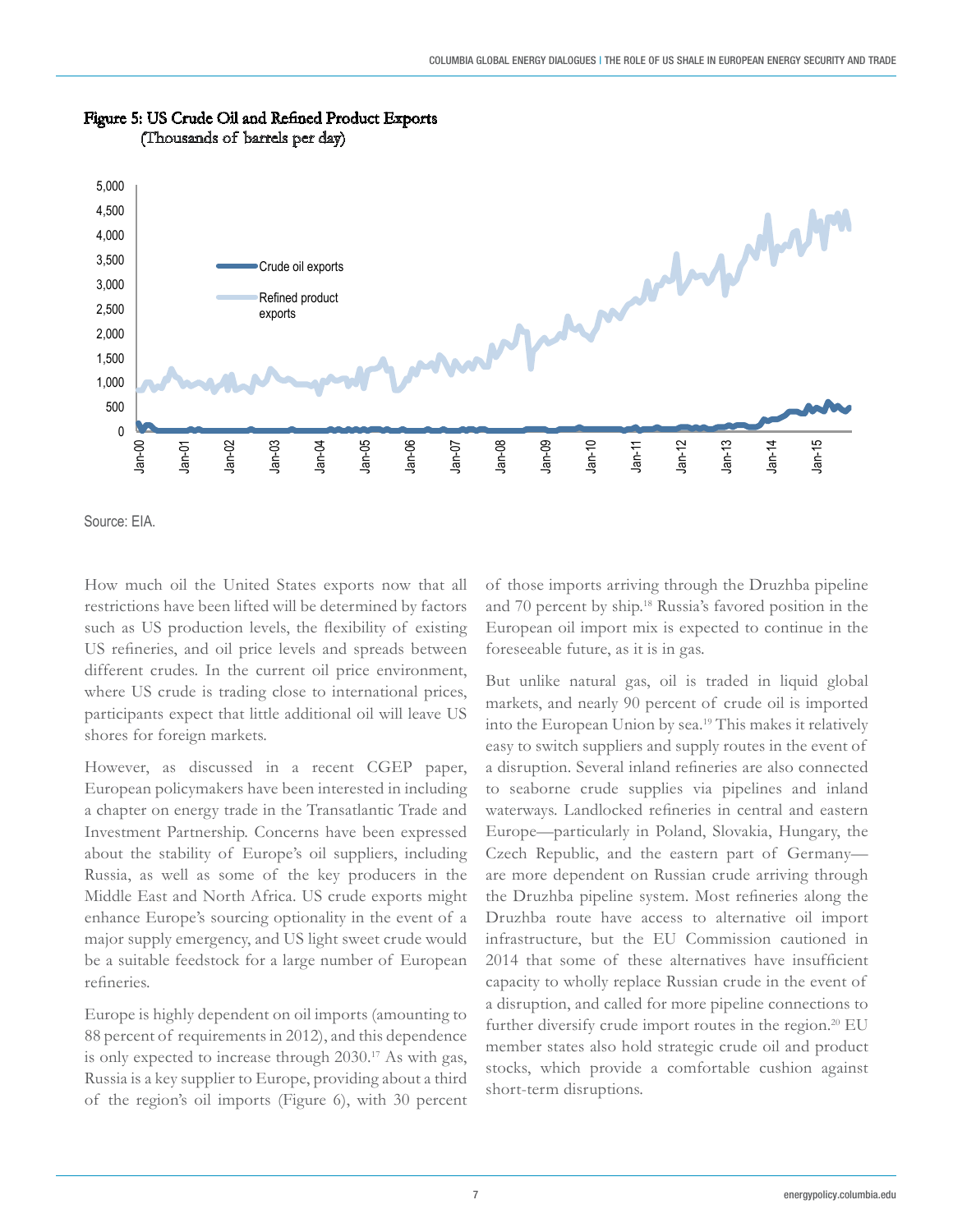

#### Figure 6: Crude Oil Imports into the European Union by Origin Share of total crude oil imports

Source: European Commission, DG Energy.

From a refining perspective, participants at the CGEP roundtable noted that the impact of the US shale oil boom was largely negative for Europe in recent years. Lower-cost US light sweet crude gave US refiners a decisive competitive advantage vis-à-vis their European competitors at a time when much of the European refining sector was already suffering from structural challenges, including the emergence of export refineries in the Middle East and Asia.

After a wave of refinery closures, Europe today is more dependent on refined product imports than it was a few years ago. Europe's troubles were partly caused by US refined product exports, and partly by a broader shift of global petroleum trade away from crude oil and toward refined products. The oil price collapse and the subsequent demand rebound in the otherwise declining European product market brought about some positive news for European refining in 2015. Some participants suggested that this will likely be temporary, while others noted that some factors could help European refiners on a more sustained basis. The Volkswagen scandal, some noted, may push European demand away from diesel and toward gasoline, which would be beneficial for the European refining sector as a whole. The lifting of the US crude oil export ban could also provide lasting benefits

to European refiners by improving their competitive position relative to US refiners on the East Coast. US refiners in this region received a strong economic boost from the availability of low-cost US oil relative to their European competition, a benefit that could be reduced by the price rebalancing implied by unrestricted US crude exports.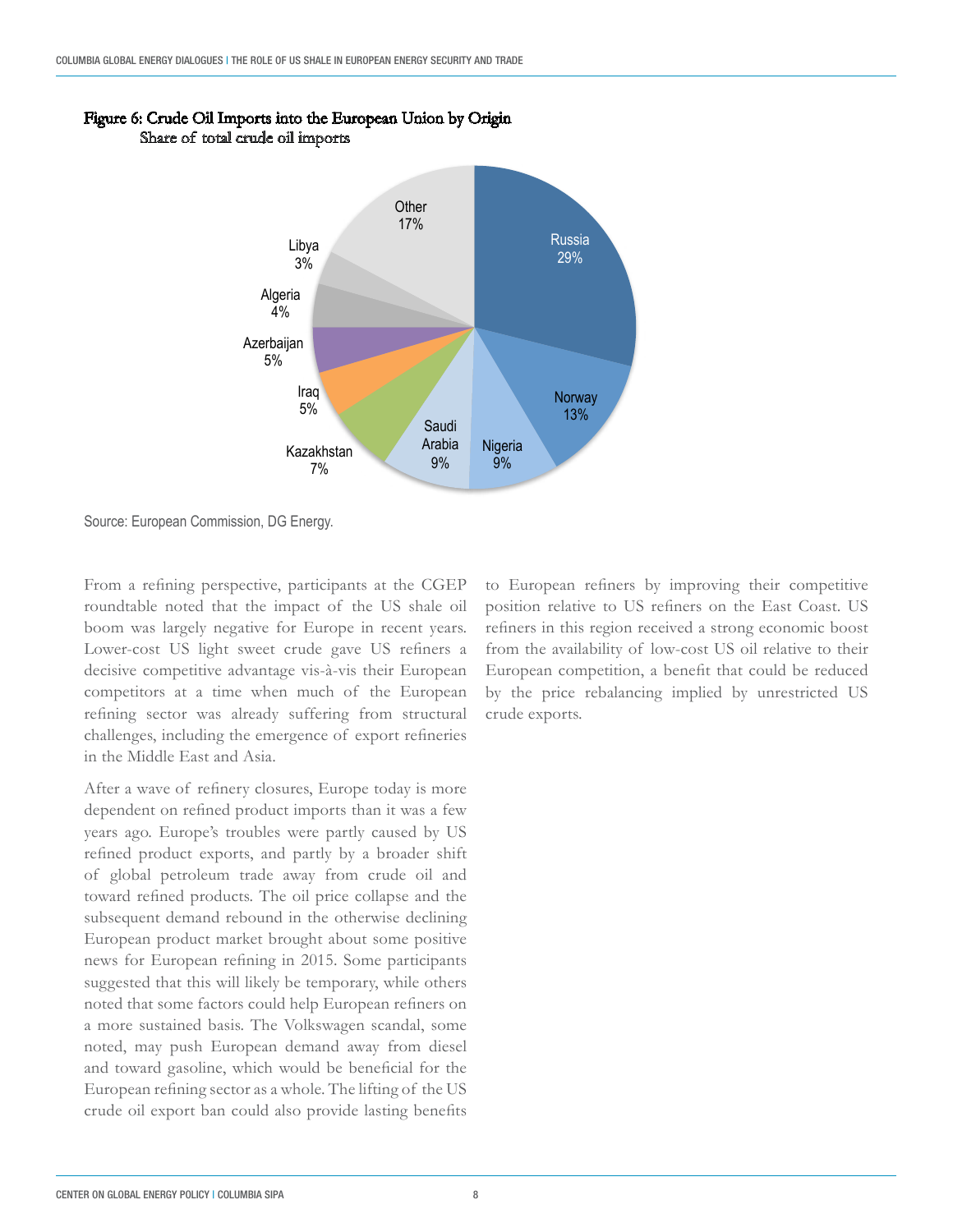## LOW OIL PRICES

*The current low oil price environment is one of the most profound results of the US shale oil boom thus far. The duration of the price collapse, the changes that it has caused in the market, and its impact on the future of US production were key discussion points at the CGEP roundtable.* 

While the shale boom had initially been made possible by years of high and stable oil prices, oil markets have undergone a dramatic downturn since the mid-2014, thanks to steep gains in US supply as well as slowing Asian demand growth and changing OPEC production policy. The price drop raises difficult questions about the outlook for oil supply, especially for US light tight oil, and the shape of oil markets in the future. As lower oil prices are one of the most significant results of the shale boom, participants at the roundtable spent considerable time discussing the outlook for US production and global markets to better understand the landscape against which European policymakers will be making energy decisions in the medium term.

Indeed, the changes in oil markets go beyond production volumes, price declines, or the sense that the world will no longer have to grapple with concerns about oil scarcity. Many now argue that a new, unprecedented oil regime is replacing the one that has been in place for at least three decades. Importantly, after years of adjusting oil production to influence crude prices, OPEC has seemingly given up its role of market stabilizer. In the face of the steep drop in oil prices, the producer group has not adopted a strategy to remove oil from the market and restore the market balance. Saudi Arabia, OPEC's top producer and the only country with significant spare oil production capacity, opted to raise output levels and increase market share instead.

Because US shale oil production can in theory be ramped up and down relatively quickly, some market watchers have suggested that the United States could step in and act as the world's new swing supplier, providing price stability by bringing new oil to the market when prices spike and idling production when they fall. Yet it has become clear that US shale oil output takes longer to respond to lower prices than OPEC spare capacity, which can respond in a matter of weeks. American shale oil production has proven to be more resilient than many expected, thanks to accelerating efficiency gains, cost deflation, and more or

less unimpeded access to capital markets (at least until the first half of 2015). Participants at the CGEP roundtable noted that the most vulnerable component of US crude oil supply in a sustained low oil price environment is production from very small producers—the so-called stripper wells—that pump around 800,000 barrels per day in total. When these wells shut down—a process already underway due to low prices—they typically never come back again.

Industry participants also noted the significant differences among the major shale plays, suggesting that their supply dynamics are less homogenous than commonly believed. They observed that oil output from the Permian Basin, one of the major US unconventional plays, is still increasing while Eagle Ford production has seen sharp month-onmonth declines. In short, if US shale production is not as flexible as forecast, and without OPEC acting to balance the market, both producers and consumer nations should prepare for higher price volatility.

Some participants cautioned that high oil prices might return in a few years' time. Experience shows that basing energy policies solely on prevailing market sentiment is unwise. Only two years ago, the prevailing market view was that oil prices over \$100 a barrel might be a more or less permanent fixture. Today's narrative of a "neverending" glut and expectations of "low oil prices forever" appear similarly misguided, according to attendees.<sup>21</sup>

Comparisons were drawn between the current period of low oil prices and the drop that occurred in 1985– 1986. Critically, they noted that in 1986 spare production capacity represented more than 20 percent of global demand, a healthy buffer for countering potential supply shortfalls. However, in the current market, spare capacity only amounts to about 1.5 to 2.0 percent of global demand, held by Saudi Arabia and other key Arab OPEC nations in the Gulf. Another 1.5 to 2.0 percent could be drawn from global commercial storage.<sup>22</sup>

In total, this capacity and storage buffer amounts to less than 4 percent of global demand. Participants noted that this was less that the 5 percent threshold many experts would consider a safe buffer. In short, despite the current oversupply, the market faces greater upside risk now than it did thirty years ago.

In discussing the importance of oil inventories, participants noted the debate in the United States about whether Washington should sell down the robust strategic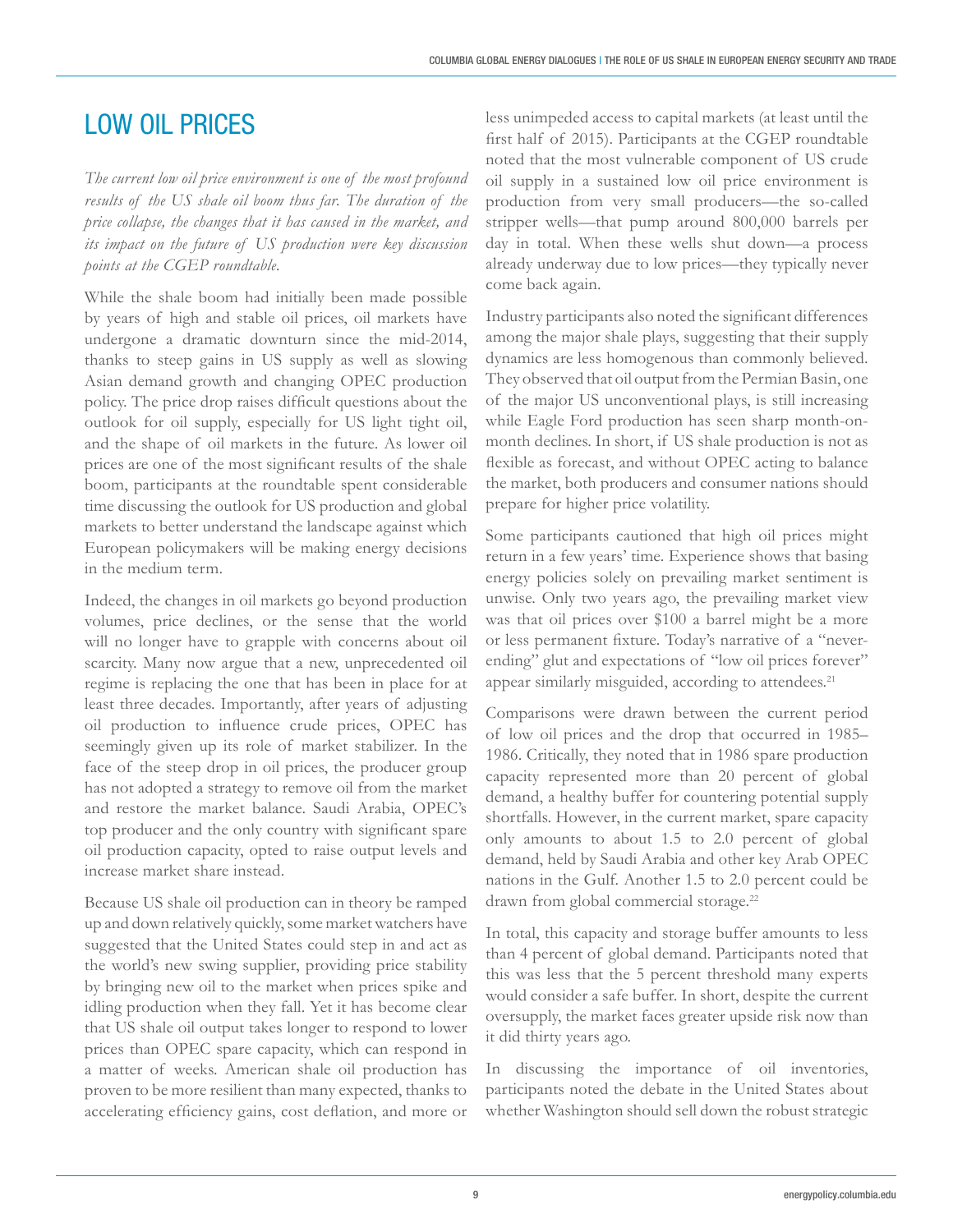petroleum reserve (SPR) to raise money. Attendees noted that while there were some points worth discussing about the size and location of the US reserve, given the heightened importance of the government oil inventories held by consuming countries as a global buffer, it would be unwise for the United States to use its stockpiles as a "piggy bank."23 Subsequent to the roundtable, the US Congress indeed sold roughly 160 million barrels of the US SPR to pay for highways and modernization of the SPR, and to close other budget holes.

Attention was also focused on how low oil prices may impact the companies that brought about the US shale revolution and the repercussions for future supplies. The US independent oil and gas sector that formed the backbone of the boom consists of 400 to 500 producers. Industry participants agreed that some consolidation in the sector will likely take place over the next five years. Capital requirements are vast in upstream oil and gas, which makes it difficult for small players to sustain drilling operations, especially in today's challenging market environment. Equity markets, which seemed to be eager to invest in US independents in the first half of 2015 despite the drop in oil prices, dried up by the second half of the year.

Reserve-based lending limits were revised down in October, tightening credit conditions for many independents. Further downward revisions are expected in the spring of 2016, which under current market conditions could set the stage for a wave of bankruptcies and consolidation in the independent oil and gas space. Majors and large-cap independents are well positioned to acquire a bigger footprint in US shale, but some participants noted that the majors historically have not been very successful in this space, as their organizational culture is geared toward large, technologically complex megaprojects.

#### *US natural gas in the low-price environment*

Lower oil prices impact US shale gas production in conflicting ways. About a quarter of American dry-gas production is currently associated with oil production,<sup>24</sup> mainly from the most prolific US shale plays. To the extent lower oil prices slow down oil production in the United States, associated gas production from oil wells can be expected to decrease as well. On the other hand, low oil prices have resulted in a sharp slowdown in oildirected drilling activity and a substantial reduction of

oilfield service costs across the North American oil and gas sector. This substantial service cost deflation can contribute positively to natural gas production growth in the United States by lowering the entire oil and gas cost structure and improving the economics of both associated and nonassociated gas production. The net effect of the oil price fall on medium-term natural gas production in the United States remains to be seen. As of the end of 2015, US natural gas production appears to have flatlined, but there are no signs of a looming collapse in response to lower oil prices. The EIA's current shortterm energy outlook expects US dry-gas production to stagnate in the first half of 2016 but start growing again thereafter, thanks to increasing industrial demand and the ramp-up of US LNG exports.

Participants noted that the oil price collapse and the subsequent narrowing of the arbitrage gap between Henry Hub prices and spot natural gas prices in Europe and Asia have substantially reduced the appetite for new LNG offtake agreements. Some participants said that in the years preceding the oil price decline, the five US LNG export terminals currently under construction had signed long-term offtake agreements with as many as twentyone buyers. Other projects that have not yet reached final investment decision had signed up several more potential offtakers. After the price crash, only one firm offtake contract was signed (Energias de Portugal for less than one million tons of capacity at the third train of Cheniere Energy's Corpus Christi terminal). Given the dearth of new buyers and the uncertain gas price outlook, some roundtable participants questioned whether new US LNG export terminals would reach final investment decision and start construction in the near future. Other experts anticipated global natural gas demand post-2020 leading to a tight market absent additional investments between now and 2020.

Attendees also said that the cost of additional liquefaction trains at US brownfield sites has been relatively low and fairly stable, at around \$600 to \$800 per ton of annual export capacity. The experience of project developers with new US LNG export terminals indicates that this favorable cost structure relative to overseas LNG projects is sustainable in the longer term. According to the estimate of one industry participant, new trains at existing export terminals can be profitable as long as the price differential between Henry Hub and European gas prices is greater than \$3 per mmBtu.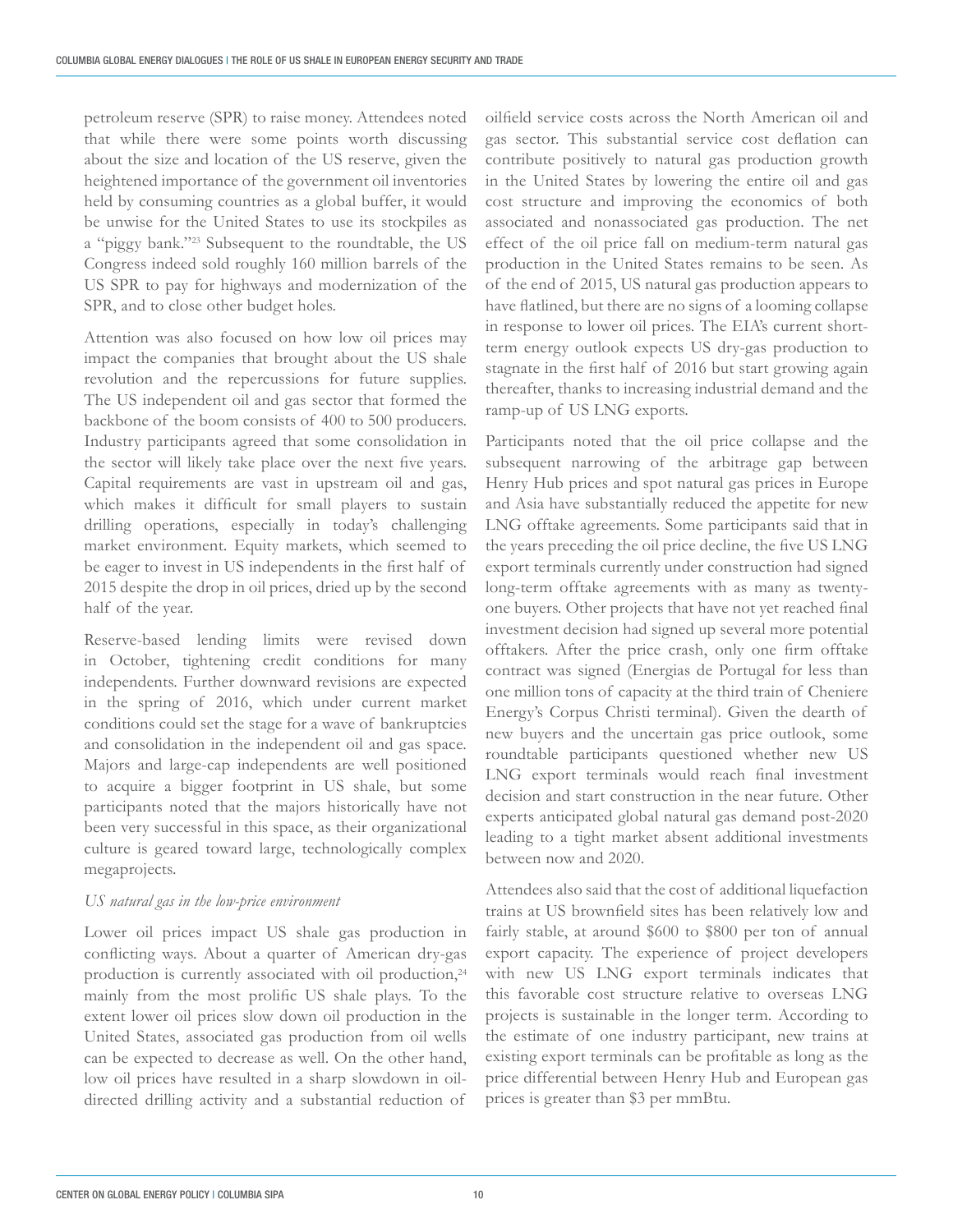## **CONCLUSION**

Rising production of US oil and natural gas from unconventional shale deposits has dramatically altered the outlook for global energy markets. After slashing US import requirements and freeing up supply elsewhere, the United States is now poised to begin exporting LNG from the lower forty-eight states for the first time, and oil exports may increase as well following the lifting of the restrictions that date back forty years.

For Europe, which has struggled with declining domestic production and a high dependence on Russian energy exports, the rise of US gas and oil production has had many benefits, although some challenges as well. Increased availabilities of LNG supply, in part due to the decline in US import requirements, have lowered prices and enabled European buyers to renegotiate contracts to achieve more favorable terms. That leverage is expected to increase with the start-up of US LNG shipments. However, Russia is likely to remain the dominant supplier, given its substantial idle production capacity in the Western Siberian region and its desire to maintain market share in Europe. By investing in more infrastructure to allow for greater integration of the European market and higher penetration of LNG, Europe could increase the benefits it sees from rising LNG supplies.

Higher US oil production and discounted US crude prices meanwhile, benefited US refiners at the expense, in part, of their European counterparts. As US refiners ramped up throughput, European plants faced increased competition in their traditional markets in the United States, Latin America, and Africa. Ending the ban on US crude exports should benefit European refiners to the extent US refiners are less able to benefit from discounted US crude prices.

The collapse in oil prices complicates the outlook for US shale and for energy markets in general. The decision by Saudi Arabia and other key OPEC members to push up production to increase market share has left the world with little spare capacity to temper any disruptions. At the same time, the collapse is testing the elasticity of US shale oil production for the first time. While production held longer than expected, US

output has been impacted by the decline in prices, and questions remain regarding how reactive US production will be to an increase in oil prices.

Ultimately, how long the low price environment lasts, what further changes it brings to oil and gas markets and to US output, and how governments react, will determine much of the medium to longer-term benefits that Europe can derive from the potential of US shale production.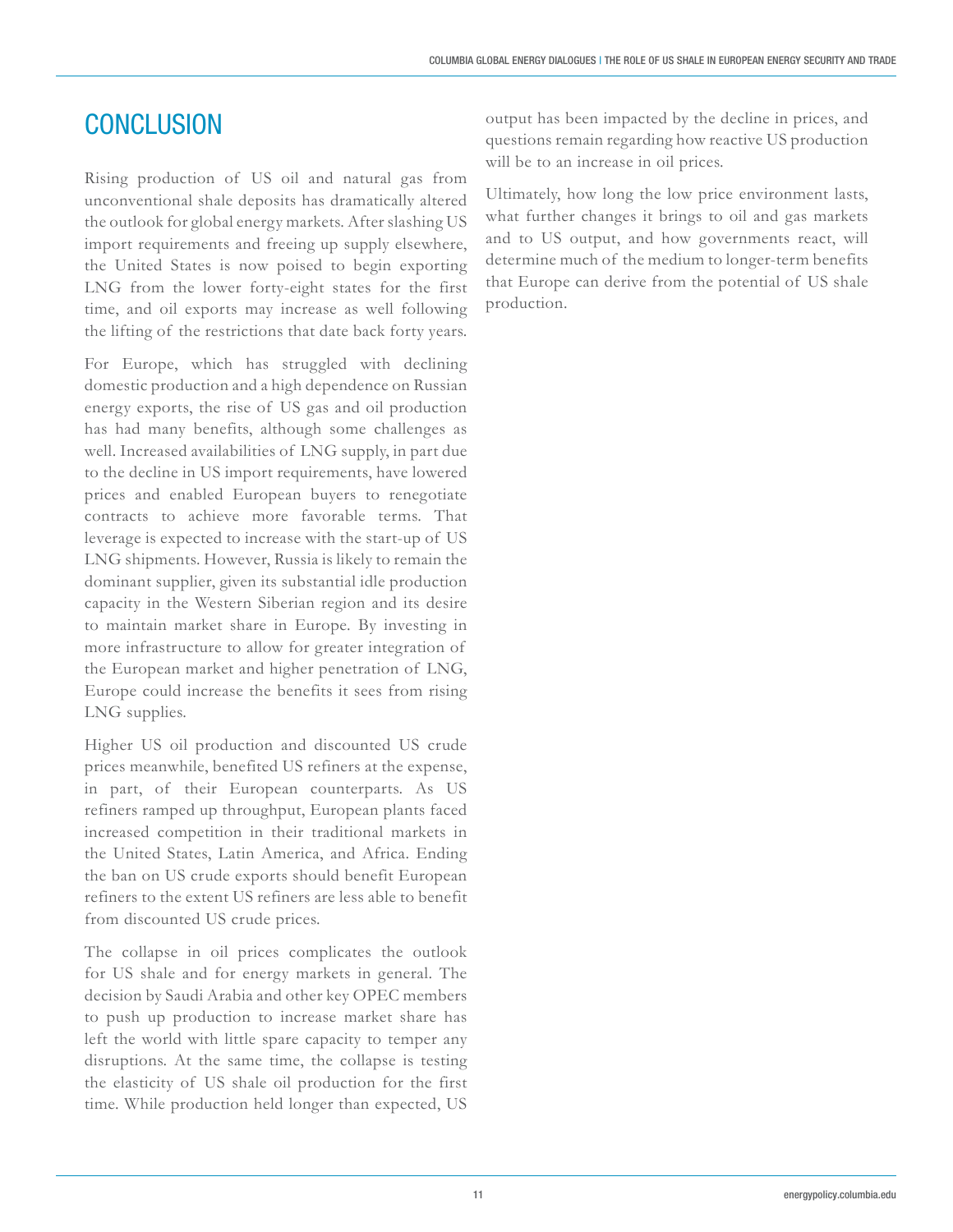# **NOTES**

- 1 S. DiSavino and O. Vukmanovic, "Landmark US LNG Exports Delayed to Late February, March," Reuters, January 14, 2016, http://www.reuters.com/article/us-cheniereenergy-delay-idUSKCN0US2AT20160114.
- 2 E. Crooks and S. Donnan, "US Congress Agrees Budget Deal to Lift Crude Export Ban," The Financial Times, December 16, 2015, http://www.ft.com/intl/cms/s/0/f7b97750 a3ab-11e5-8d70-42b68cfae6e4.html#axzz3yOyiT17J.
- 3 US Energy Information Administration, "Natural Gas Supply and Disposition," http://www.eia.gov/oiaf/ archive/aeo05/pdf/aeotab\_13.pdf.
- 4 European Commission, "Quarterly Report Energy on European Gas Markets," Vol. 6 & 7, https://ec.europa. eu/energy/sites/ener/files/documents/201410\_q3-4\_ quaterly\_report\_gas\_market.pdf, p. 26.
- 5 International Gas Union, "Wholesale Gas Price Survey (2015 Edition)," May 2015, http://www.igu.org/sites/ default/files/node-page-field\_file/IGU%20Whole%20 Sale%20Gas%20Price%20Survey%20Report%20%20 2015%20Edition.pdf, p. 17.
- 6 J. Bordoff and T. Houser, "American Gas to the Rescue? The Impact of US LNG Imports on European Security and Russian Foreign Policy," Center on Global Energy Policy at Columbia University, September 2014, http:// energypolicy.columbia.edu/sites/default/files/energy/ CGEP\_American%20Gas%20to%20the%20Rescue%3F. pdf, p. 17.
- Poten & Partners, "Weekly Tanker Options," November 27, 2013, http://www.poten.com/wp-content/ uploads/2015/04/Tanker\_Opinion\_20131127.pdf.
- 8 Argus Media, "Cheniere Delays First Sabine Pass LNG Export," January 14, 2016, http://www.argusmedia.com/ pages/NewsBody.aspx?id=1169534&menu=yes.
- 9 European Commission, "EEPR Gas Projects," http://ec.europa.eu/energy/eepr/projects/files/gasinterconnections-and-reverse-flow/gas-eepr-summary\_ en.pdf.
- 10 European Commission, "Consultation on an EU Strategy for Liquefied Natural Gas and Gas Storage," https:// ec.europa.eu/energy/sites/ener/files/documents/ LNG%20consultation%20-%20publication.pdf.
- 11 Gas Infrastructure Europe, "The European LNG terminal infrastructure 2015: Status and Outlook," June 17, 2015, http://www.gie.eu/index.php/publications/gle/doc\_ download/24224-abstract-lng-map-investment-database-2015-the-european-lng-terminal-infrastructure-2015 status-and-outlook, p.4.
- 12 Ibid., p.5.
- 13 International Gas Union, "World LNG Report (2015 Edition)," http://www.igu.org/sites/default/files/nodepage-field\_file/IGU-World%20LNG%20Report-2015%20 Edition.pdf, p. 50.
- 14 European Commission, "Projects of Common Interest," https://ec.europa.eu/energy/en/topics/infrastructure/ projects-common-interest.
- 15 E. Crooks and S. Donnan, "US Congress Agrees Budget Deal to Lift Crude Export Ban," The Financial Times, December 16, 2015, http://www.ft.com/intl/cms/s/0/f7b97750 a3ab-11e5-8d70-42b68cfae6e4.html#axzz3yOyiT17J.
- 16 J. Bordoff and T. Houser, "Navigating the US Crude Oil Export Debate," Center on Global Energy Policy at Columbia University, January 2015, http://energypolicy. columbia.edu/sites/default/files/energy/Navigating%20 the%20US%20Oil%20Export%20Debate\_January%20 2015.pdf, p. 8.
- 17 European Commission, "In-Depth Study of European Energy Security," February 7, 2015, https://ec.europa.eu/ energy/sites/ener/files/documents/20140528\_energy\_ security\_study.pdf, pp. 13, 31.
- 18 Ibid., p. 106.
- 19 Ibid., p. 32.
- 20 Ibid., p. 105-107.
- 21 Antoine Halff, director of the Global Oil Market Program at Columbia University's Center on Global Energy Policy, provided additional perspectives on recent oil market developments and the evolution of the prevailing oil market narrative in a recent Congressional testimony. The testimony is available at the following URL: http:// energypolicy.columbia.edu/sites/default/files/energy/ Halff%20Senate%20ENR%20Testimony\_2016.01.19.pdf.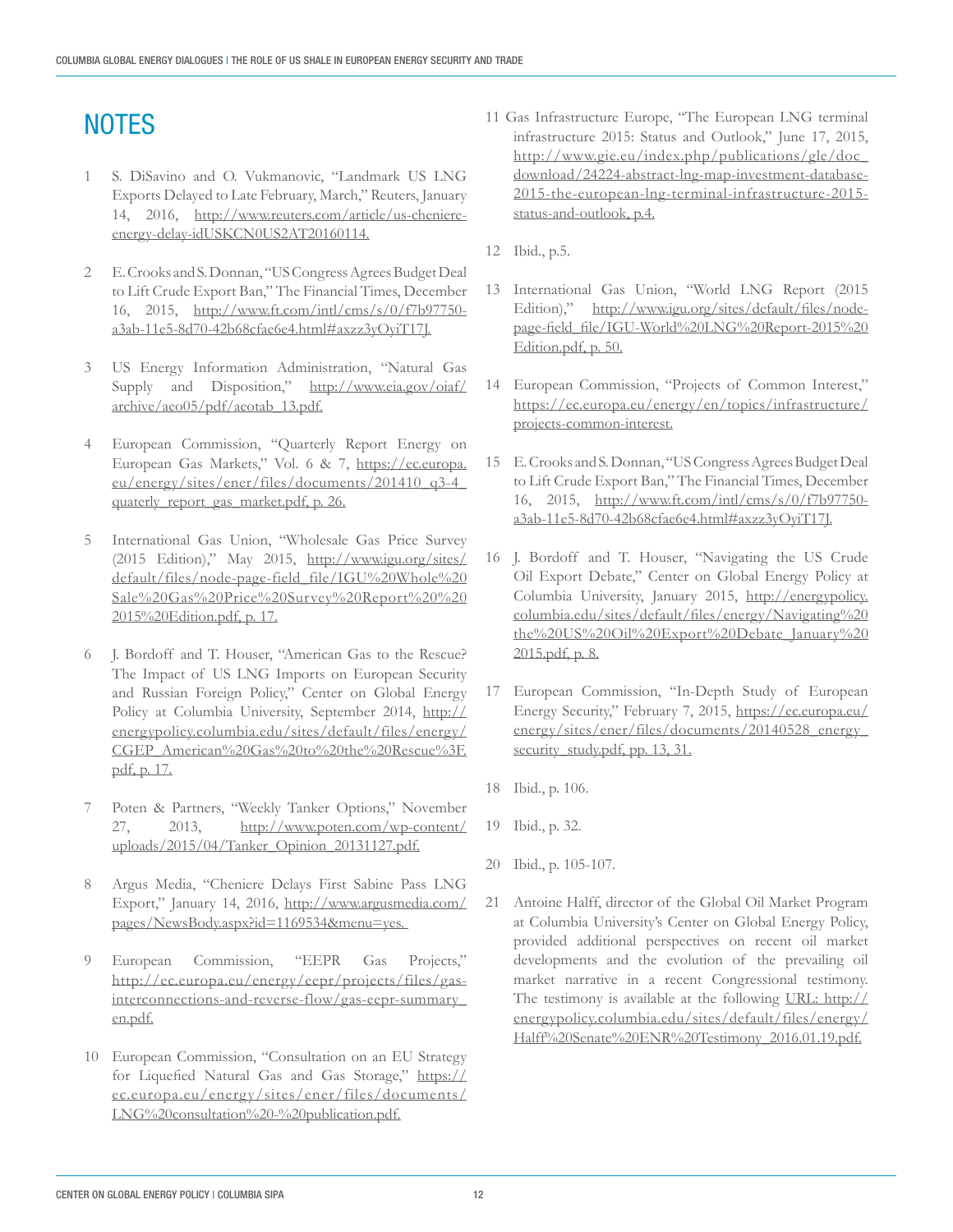- 22 For further reading on OPEC's oil market policy, see the commentary of Bob McNally, fellow at the Center on Global Energy Policy: http://energypolicy.columbia.edu/sites/ default/files/energy/Commentary-%20Welcome%20 Back%20to%20Boom–Bust%20Oil%20Prices.pdf.
- 23 For further reading on the strategic petroleum reserve, see the Congressional testimony of Jason Bordoff, director of Columbia University's Center on Global Energy Policy: https://gallery.mailchimp. com/20fec43d5e4f6bc717201530a/files/SENR\_ Committee\_SPR\_Testimony\_Bordoff.
- 24 Based on Goldman Sachs estimates. Source: Goldman Sachs, "Independence Day for Natural Gas v7: Collision of New Oil Order and Not-As-New Gas/Coal Order Keeps Prices Low," July 26, 2015.